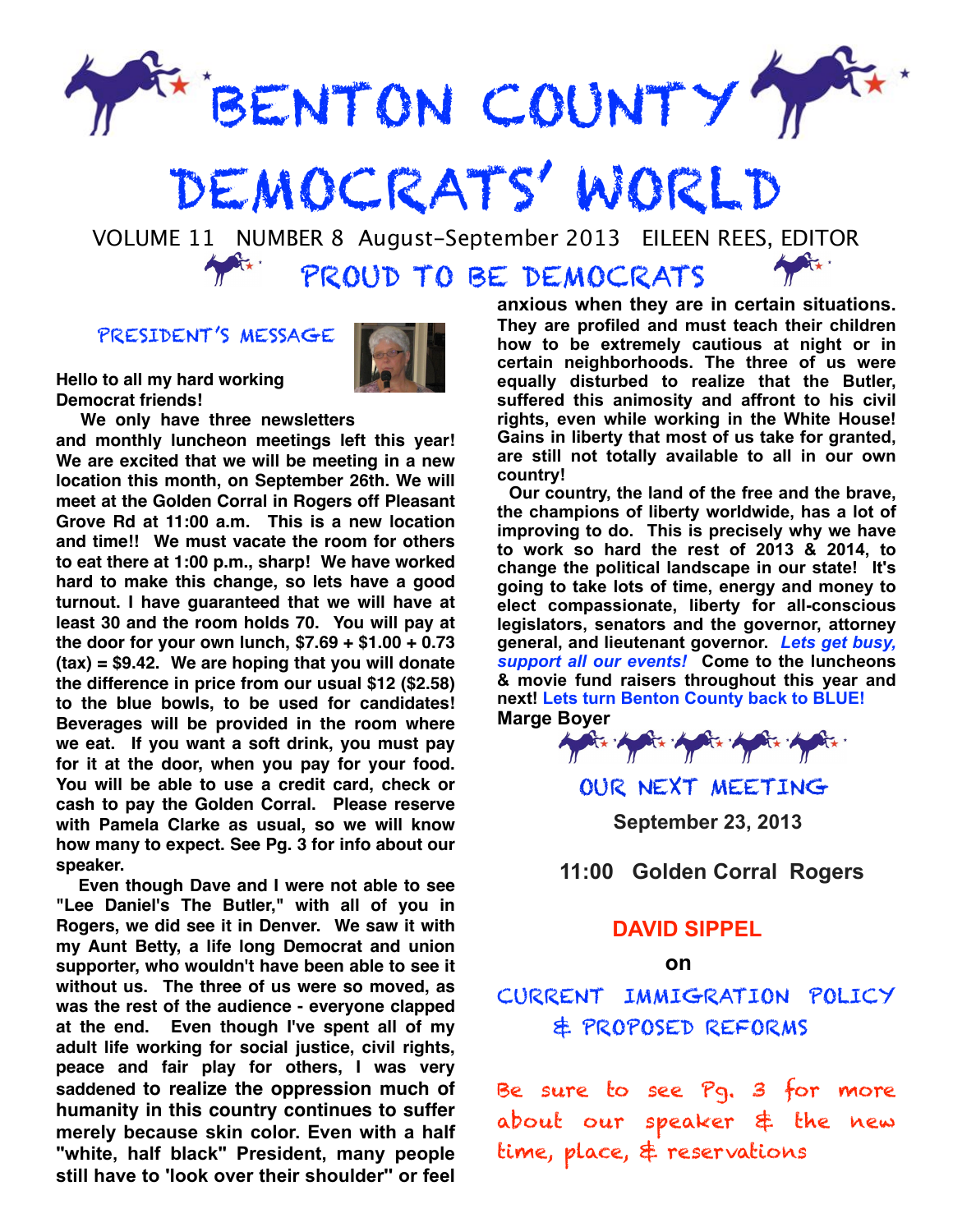#### BENTON COUNTY DEMOCRATS

# Membership Meeting Minutes July 22, 2013

**Marge Boyer, President called the meeting to order. Nancianna Knott led the Pledge of Allegiance.**

 **Mike Brown, Chair, Benton County Democratic Central Committee (BCDCC), announced upcoming events sponsored by BCDCC and asked for volunteers at booths for each of these events: Benton County Fair, August 14-17, and Frisco Festival, August 23-24. Mike also announced that 'Lee Daniels The Butler' will be shown August 24 at 10 am at a Malco Theatre TBA, and the Democratic Party of Arkansas will meet in Springdale at the Holiday Inn Convention Center on Saturday, September 14.**

 **Professor Angie Maxwell, Diane Blair Professor of Southern Studies and Assistant Professor of Political Science, UofA, was today's speaker. Her topic was Southern politics and the Democratic party with regard to "How Words Are Used in Politics and Political Campaigning."**

 **Marge Boyer presided over the Business Meeting. Marge announced two recent donations to the Dedicated Democrat Memorial Fund, one in memory of Betty Quillan and a second in memory of Gwen Millager. The recent loss of Jeannette Graf was also announced.**

 **A sign-up sheet for the August 24 Benton County Central Committee fundraiser movie event was circulated, and Bill Beck provided the membership with additional details regarding the upcoming fund raiser movie, "The Butler".**

 **Announcement made that Michael Reese will chair today's BC Democrats Nominating Committee meeting following the luncheon.**

 **Thurmond Metcalf announced tickets are still available for Boomerang Car Wash fund raiser.**

**Tickets are \$12, and Central Committee receives half of the proceeds (\$6).**

 **Tony Miltich announced a clean-up/work day event for the Elks Club was held in June with the participation of the Elks members, a Boy Scout Troop sponsored by the Elks, and members of the Unitarian-Universalist Church. Another work day is planned for fall, and more projects are scheduled for completion in the near future.**

 **Suzanne Jessup, Vice-Chair, Benton County Central Committee talked about the Little Flock Picnic**

**on September 14 and said additional details will be sent out to the membership.**

 **Ferrell Matlock, Benton County Young Democrats, announced that three chapters of Benton County Young Democrats have been chartered in the past year with two more chapters about to be approved.**

**Respectfully submitted,**

**Suzanne Miltich, Secretary**

**With help from Diane Gateley, a former Secretary**



| <b>Beginning Cash Balance 6/1/13</b> |            |
|--------------------------------------|------------|
| <b>Checking Account</b>              | \$8,553.51 |
| <b>Dedicated Democrats Fund</b>      | 231.00     |
| <b>Total Cash Balance</b>            | 8,784.51   |
| Income:                              |            |
| <b>Blue Bowls</b>                    | 152.44     |
| <b>Dedicated Dem. Fund</b>           | 70.00      |
| <b>Donations</b>                     | 8.00       |
| <b>Meeting Income</b>                | 1,104.00   |
| <b>Membership Dues</b>               | 90.00      |
| <b>Total Income</b>                  | \$1,424.44 |
| <b>Expenses:</b>                     |            |
| <b>Miscellaneous Expense</b>         | 500.00     |
| <b>Meeting Expense</b>               | 981.12     |
| <b>Misc. Expense</b>                 | 29.76      |
| <b>Newsletter Expense</b>            | 115.25     |
| <b>Postage</b>                       | 9.20       |
| <b>State Dem Conference</b>          | 500.00     |
| <b>Technology Expense</b>            | 216.00     |
| <b>Total Expenses</b>                | \$2,351.33 |
| <b>Ending Cash Balance 8/31/13</b>   |            |

## **Checking Account \$ 7,556.62 Dedicated Dem. Fund 301.00 Total Cash Balance 7,857.62**



 **Please Remember to**

 **FEED THE HUNGRY**